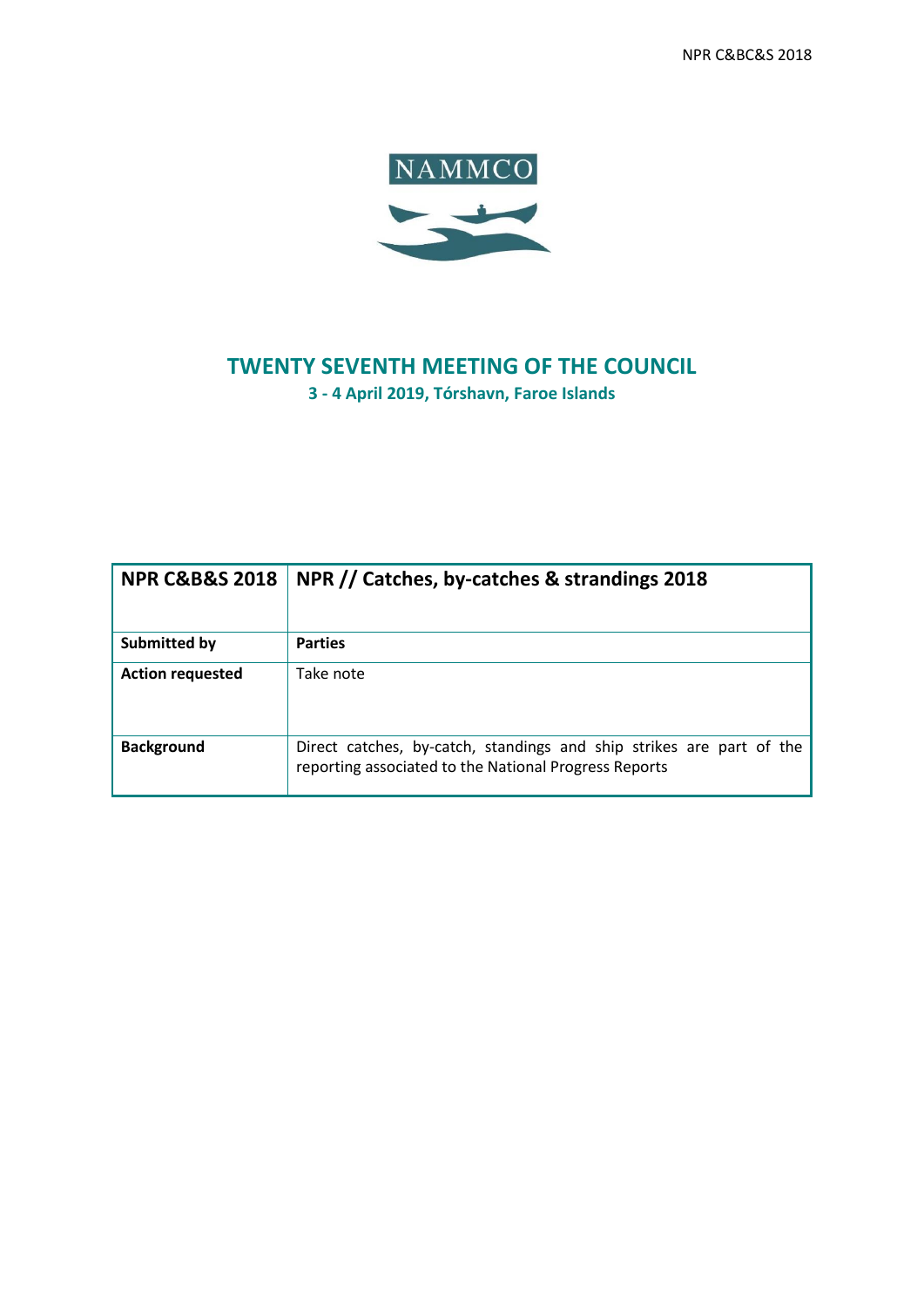## 1. CATCHES 2018

#### **1.1 Pinnipeds**

#### 1.1.1 Faroe Islands

| Country       | Species (scientific<br>Species (common<br>name)<br>name) |                    | Year | Area   | <b>Catch Total</b> |
|---------------|----------------------------------------------------------|--------------------|------|--------|--------------------|
| Faroe Islands | Grev seal                                                | Halichoerus grypus | 2018 | Faroes | 50                 |

#### 1.1.2 Greenland\*

| Country   | Species (common<br>name) | Species (scientific name) | Year | Area               | <b>Catch Total</b> | Quota    | <b>Comment</b>       |
|-----------|--------------------------|---------------------------|------|--------------------|--------------------|----------|----------------------|
| Greenland | Bearded seal             | Erignathus barbatus       | 2017 | East               | 150                |          |                      |
| Greenland | Bearded seal             | Erignathus barbatus       | 2017 | West               | 991                |          |                      |
| Greenland | Bearded seal             | Erignathus barbatus       | 2017 | Total              | 1,141              |          |                      |
| Greenland | Harbour seal             | Phoca vitulina            | 2017 | Total              | $\Omega$           | $\Omega$ | Protected since 2010 |
| Greenland | Harp seal                | Pagophilus groenlandicus  | 2017 | East               | 1,103              |          |                      |
| Greenland | Harp seal                | Pagophilus groenlandicus  | 2017 | West               | 47,854             |          |                      |
| Greenland | Harp seal                | Pagophilus groenlandicus  | 2017 | Total              | 48,957             |          |                      |
| Greenland | Hooded seal              | Cystophora cristata       | 2017 | Ittoqqortoomiit    | $\Omega$           |          |                      |
| Greenland | Hooded seal              | Cystophora cristata       | 2017 | West and Southeast | 1,585              |          |                      |
| Greenland | Hooded seal              | Cystophora cristata       | 2017 | Total              | 1,585              |          |                      |
| Greenland | Ringed seal              | Pusa hispida              | 2017 | East               | 6,325              |          |                      |
| Greenland | Ringed seal              | Pusa hispida              | 2017 | West               | 34,863             |          |                      |
| Greenland | Ringed seal              | Pusa hispida              | 2017 | Total              | 41,188             |          |                      |
| Greenland | Atlantic walrus          | Odobenus rosmarus         | 2018 | East               | 10                 | 18       | Carry-over of 14     |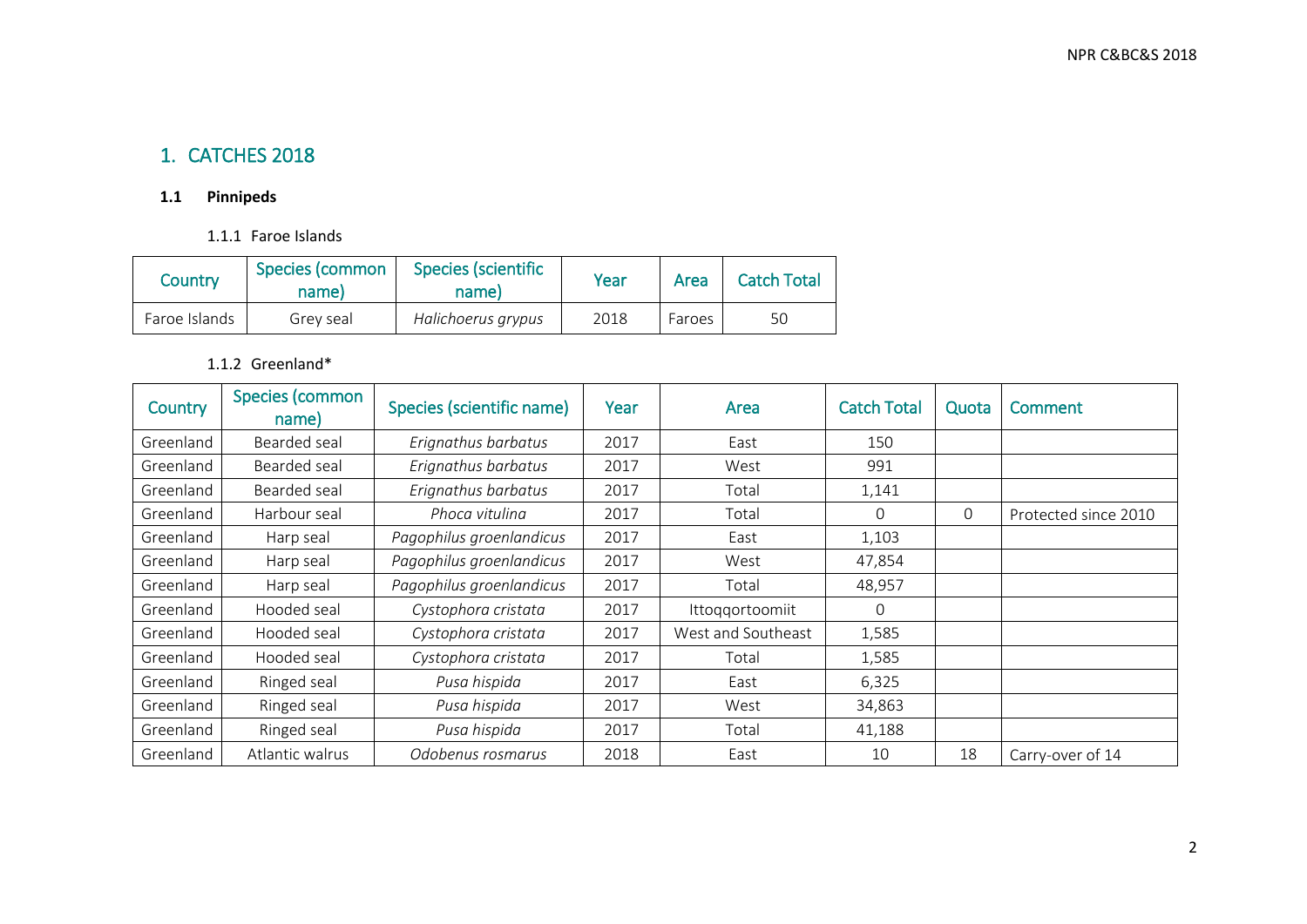| Greenland | Atlantic walrus | Odobenus rosmarus | 2018 | Northwater | 34 | 85  | Carry-over of 12 |
|-----------|-----------------|-------------------|------|------------|----|-----|------------------|
| Greenland | Atlantic walrus | Odobenus rosmarus | 2018 | West       | 54 | 69  | Carry-over of 33 |
| Greenland | Atlantic walrus | Odobenus rosmarus | 2018 | Total      | 98 | ר ר |                  |

\*Because of the reporting system in Greenland, only catches of species with quotas are reported in full the following year. For species without a quota, full catch reports are only available the year after that.

#### 1.1.3 Iceland (not complete)

| Country | Species (common<br>name) | <b>Species (scientific</b><br>name) | Year | Area    | <b>Catch Total</b> |
|---------|--------------------------|-------------------------------------|------|---------|--------------------|
| Iceland | Grev seal                | Halichoerus grypus                  | 2018 | Iceland | 24                 |
| Iceland | Harbour seal             | Phoca vitulina                      | 2018 | Iceland | 43                 |

#### 1.1.4 Norway

| Country | Species (common<br>name) | Species (scientific name) | Year | Area         | <b>Catch Total</b> | Quota           | <b>Comment</b>        |
|---------|--------------------------|---------------------------|------|--------------|--------------------|-----------------|-----------------------|
| Norway  | Bearded seal             | Erignathus barbatus       | 2018 | Svalbard     | 18                 |                 |                       |
| Norway  | Grey seal                | Halichoerus grypus        | 2018 | Norway coast | 66                 | 200             |                       |
| Norway  | Harbour seal             | Phoca vitulina            | 2018 | Norway coast | 385                | 460             |                       |
| Norway  | Harp seal                | Pagophilus groenlandicus  | 2018 | East Ice     | 2241               | 10090<br>$(+1)$ | Norway TAC: 7000      |
| Norway  | Harp seal                | Pagophilus groenlandicus  | 2018 | West Ice     | 2703               | 26000<br>$(+1)$ |                       |
| Norway  | Harp seal                | Pagophilus groenlandicus  | 2018 | Total        | 4944               |                 |                       |
| Norway  | Hooded seal              | Cystophora cristata       | 2018 | West Ice     | 17                 | 0               | Scientific catch only |
| Norway  | Ringed seal              | Pusa hispida              | 2018 | Svalbard     | 46                 |                 |                       |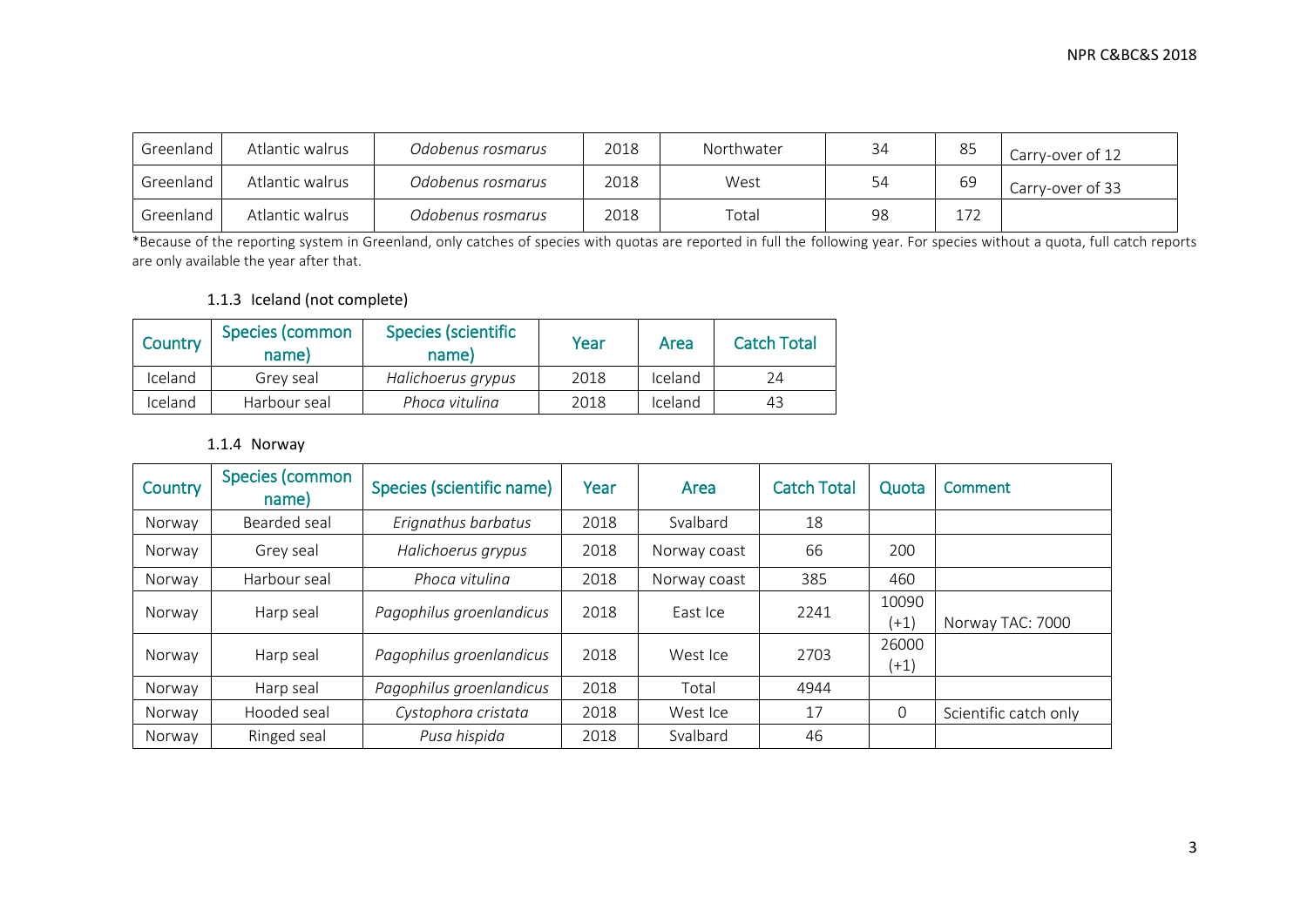#### **1.2 Cetaceans**

#### 1.2.1 Faroe Islands

| <b>Species (Common name)</b><br>Country |                              | Species (scientific name) | Year | Area          | <b>Catch Total</b> |
|-----------------------------------------|------------------------------|---------------------------|------|---------------|--------------------|
| Faroe Islands                           | Long-finned pilot whale      | Globicephala melas        | 2018 | Faroe Islands | 624                |
| Faroe Islands                           | Atlantic white-sided dolphin | Lagenorhynchus acutus     | 2018 | Faroe Islands | 256                |
| Faroe Islands                           | Common bottlenose dolphin    | Tursiops truncatus        | 2018 | Faroe Islands | $\overline{0}$     |
| Faroe Islands                           | Harbour Porpoise             | Phocoena phocoena         | 2018 | Faroe Islands | N/A                |
| Faroe Islands                           | Northern bottlenose whale    | Hyperoodon ampullatus     | 2018 | Faroe Islands | 5                  |
| Faroe Islands                           | Risso's dolphin              | Grampus griseus           | 2018 | Faroe Islands | 0                  |

### 1.2.2 Greenland – species with quota\*

| Country   | <b>Species (Common</b><br>name) | <b>Species (latin name)</b>   | Year or<br>Season | Area  | Catch<br><b>Total</b> | Quota | <b>Comments</b>                                   |
|-----------|---------------------------------|-------------------------------|-------------------|-------|-----------------------|-------|---------------------------------------------------|
| Greenland | Common minke<br>whale           | Balaenoptera<br>acutorostrata | 2019              | East  |                       | 20    | New carry-over provision will be<br>provided 2019 |
| Greenland | Common minke<br>whale           | Balaenoptera<br>acutorostrata | 2019              | West  |                       | 164   | New carry-over provision will be<br>provided 2019 |
| Greenland | Common minke<br>whale           | Balaenoptera<br>acutorostrata | 2019              | Total | Avail.<br>2020        | 184   | New carry-over provision will be<br>provided 2019 |
| Greenland | Common minke<br>whale           | Balaenoptera<br>acutorostrata | 2018              | East  | $\mathfrak{D}$        | 15    | Carry-over of 3                                   |
| Greenland | Common minke<br>whale           | Balaenoptera<br>acutorostrata | 2018              | West  | 116                   | 179   | Carry-over of 15                                  |
| Greenland | Common minke<br>whale           | Balaenoptera<br>acutorostrata | 2018              | Total | 118                   | 194   |                                                   |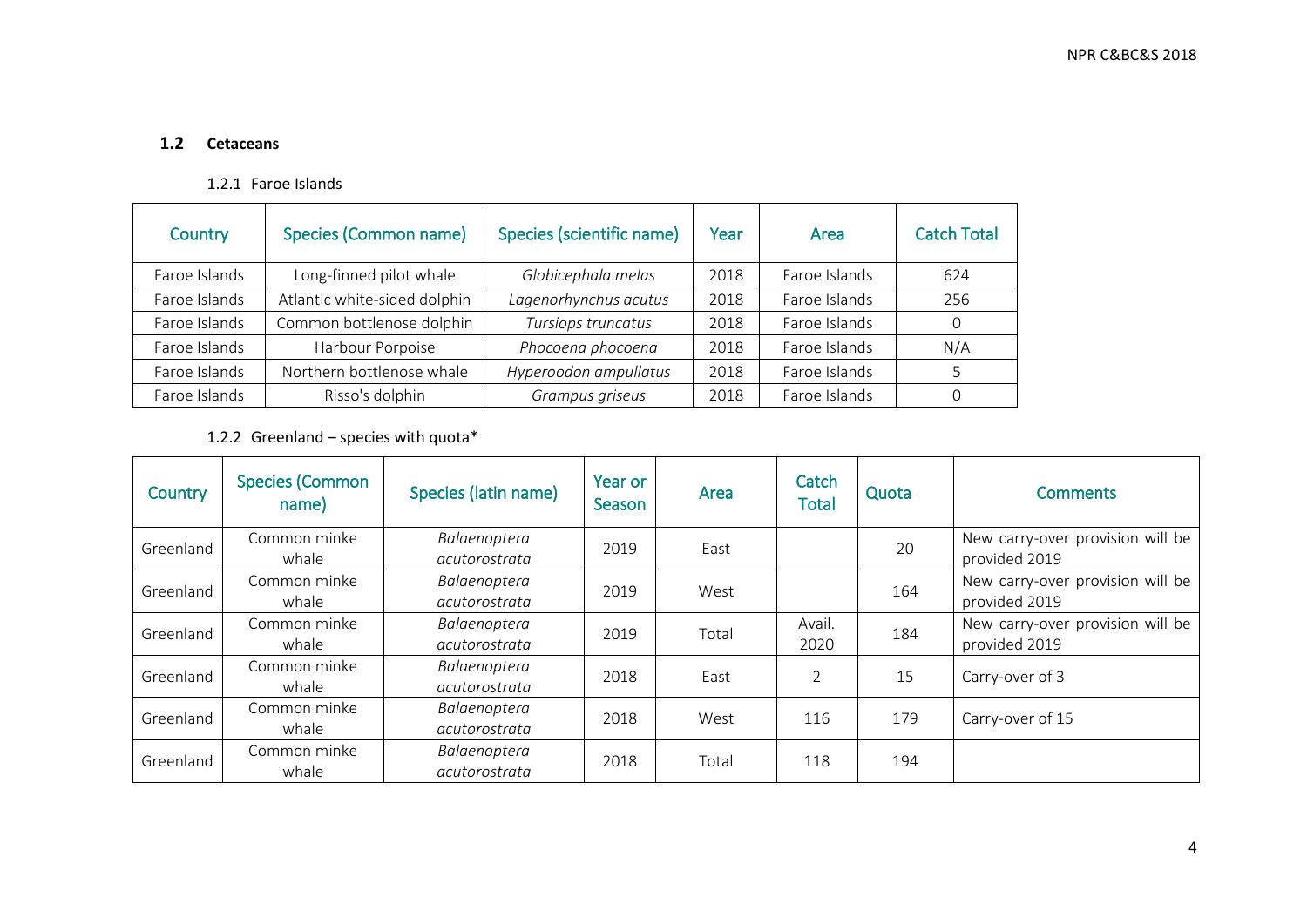| Greenland | Fin whale      | Balaenoptera physalus  | 2018 | West    |     | 19             |                                                                                                           |
|-----------|----------------|------------------------|------|---------|-----|----------------|-----------------------------------------------------------------------------------------------------------|
| Greenland | Bowhead whale  | Balaena mysticetus     | 2018 | West    | 0   | $\overline{4}$ | Carry-over of 2                                                                                           |
| Greenland | Humpback whale | Megaptera novaeangliae | 2018 | West    | 6   | 12             | Carry-over of 2                                                                                           |
| Greenland | Narwhal        | Monodon monoceros      | 2018 | East    | 73  | 66             | carry-over of 6, 1 overcatch                                                                              |
| Greenland | Narwhal        | Monodon monoceros      | 2018 | West    | 428 | 464            | politically<br>of<br>111,<br>carry-over<br>decided extra quotas of 20+20 in<br>Disko Bay and Melville Bay |
| Greenland | Narwhal        | Monodon monoceros      | 2018 | Total   | 501 | 530            |                                                                                                           |
| Greenland | Beluga         | Delphinapterus leucas  | 2018 | Qaanaaq | 5   | 22             |                                                                                                           |
| Greenland | Beluga         | Delphinapterus leucas  | 2018 | West    | 208 | 320            | Carry-over of 129                                                                                         |
| Greenland | Beluga         | Delphinapterus leucas  | 2018 | Total   | 213 | 342            |                                                                                                           |

\*Because of the reporting system in Greenland, only catches of species with quotas are reported in full the following year. For species without a quota, full catch reports are only available the year after that.

#### 1.2.3 Greenland – species without quota\*

| Country                                     | <b>Species (Common name)</b>                          | Species (scientific name) |      | Area  | <b>Catch Total</b> |
|---------------------------------------------|-------------------------------------------------------|---------------------------|------|-------|--------------------|
| Greenland                                   | Northern bottlenose whale                             | Hyperoodon ampullatus     | 2017 | West  | 16                 |
| Greenland                                   | Killer whale                                          | Orcinus orca              | 2017 | East  | 11                 |
| Greenland                                   | Killer whale                                          | Orcinus orca              | 2017 | West  | 6                  |
| Greenland                                   | Killer whale                                          | Orcinus orca              | 2017 | Total | 17                 |
| Killer whale<br>Greenland                   |                                                       | Orcinus orca              | 2016 | East  | $\overline{2}$     |
| Greenland                                   | Long-finned pilot whale                               | Globicephala melas        | 2017 | East  | 66                 |
| Greenland                                   | Long-finned pilot whale                               | Globicephala melas        | 2017 | West  | 322                |
| Greenland                                   | Long-finned pilot whale                               | Globicephala melas        | 2017 | Total | 388                |
| White-sided/-beaked<br>Greenland<br>dolphin |                                                       | Lagenorhynchus spp.       | 2017 | East  | 46                 |
| Greenland                                   | White-sided/-beaked<br>Lagenorhynchus spp.<br>dolphin |                           | 2017 | West  | 57                 |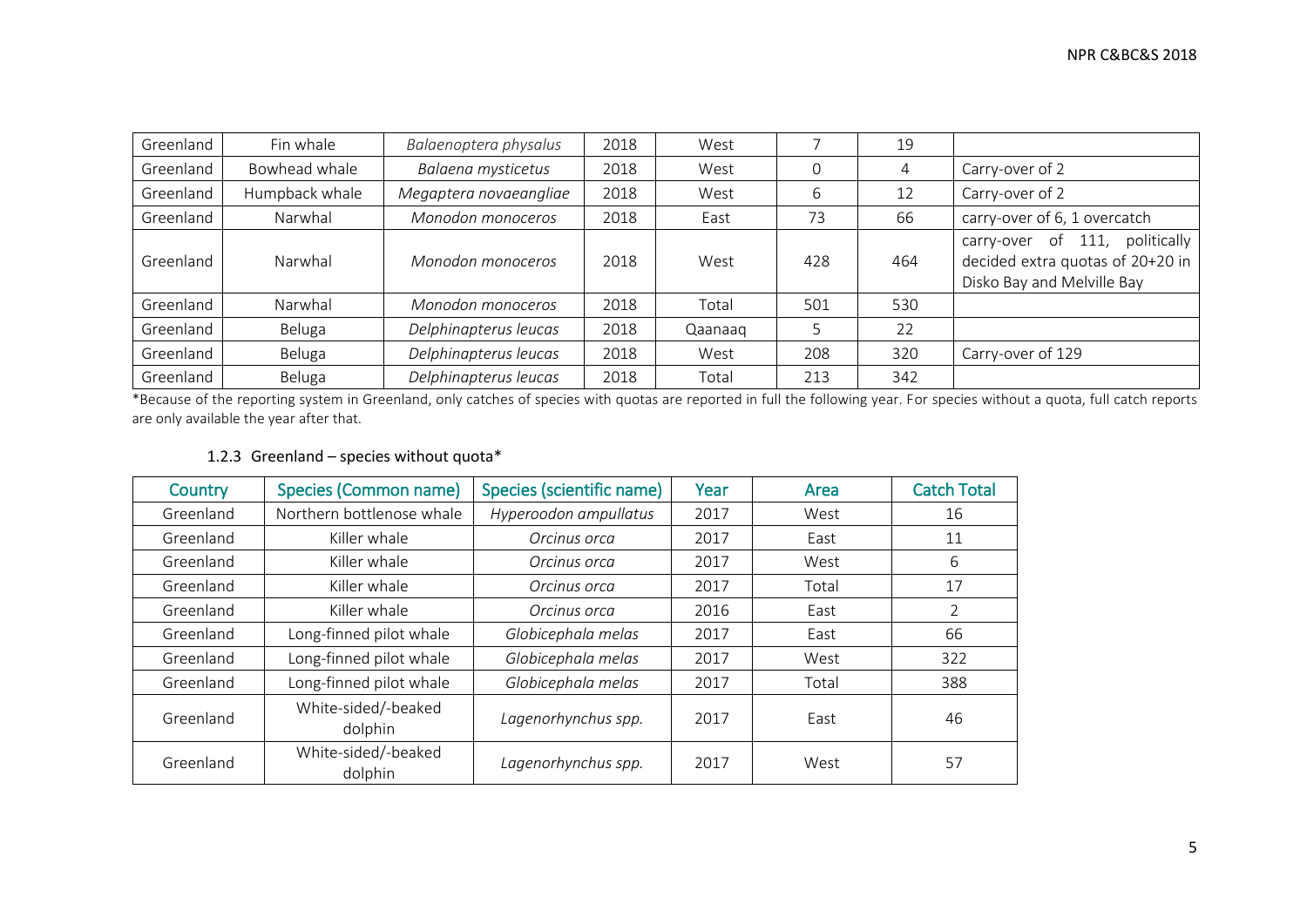| Greenland | White-sided/-beaked<br>dolphin | Lagenorhynchus spp. | 2017 | Total | 103  |
|-----------|--------------------------------|---------------------|------|-------|------|
| Greenland | Harbour porpoise               | Phocoena phocoena   | 2017 | East  |      |
| Greenland | Harbour porpoise               | Phocoena phocoena   | 2017 | West  | 2429 |
| Greenland | Harbour porpoise               | Phocoena phocoena   | 2017 | Total | 2435 |

\*Because of the reporting system in Greenland, only catches of species with quotas are reported in full the following year. For species without a quota, full catch reports are only available the year after that.

#### 1.2.4 Iceland

| Country | <b>Species (Common</b><br>name) | Species (scientific name)  | Year | Area                  | Catch<br>Total | Quota | <b>Comments</b>          |
|---------|---------------------------------|----------------------------|------|-----------------------|----------------|-------|--------------------------|
| Iceland | Common minke whale              | Balaenoptera acutorostrata | 2018 | Iceland Coastal (CIC) |                | 217   |                          |
| Iceland | Fin whale                       | Balaenoptera physalus      | 2018 | Iceland               | 146            | 161   | Incl. 2 fin/blue hybrids |

#### 1.2.5 Norway

| Country | <b>Species (Common</b><br>name) | Species (scientific name)  | Year | Area      | <b>Catch Total</b> | Quota |
|---------|---------------------------------|----------------------------|------|-----------|--------------------|-------|
| Norway  | Common minke whale              | Balaenoptera acutorostrata | 2018 | ΕB        | 123                |       |
| Norway  | Common minke whale              | Balaenoptera acutorostrata | 2018 | EN        | $\Omega$           |       |
| Norway  | Common minke whale              | Balaenoptera acutorostrata | 2018 | ES        | 214                |       |
| Norway  | Common minke whale              | Balaenoptera acutorostrata | 2018 | EW        | 117                |       |
| Norway  | Common minke whale              | Balaenoptera acutorostrata | 2018 | <b>CM</b> | $\Omega$           | 170   |
| Norway  | Common minke whale              | Balaenoptera acutorostrata | 2018 | Total     | 454                | 1108  |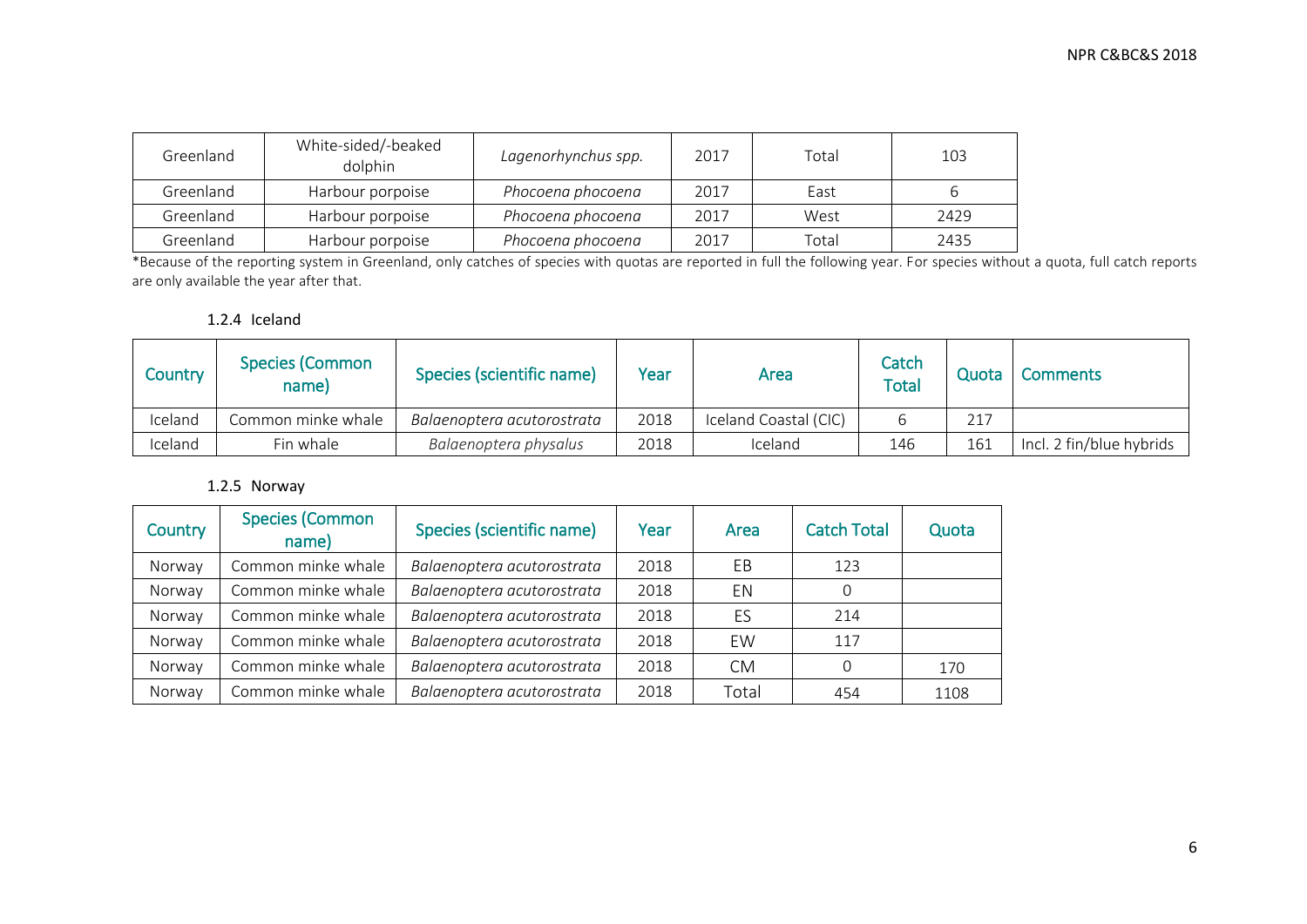## 2. BY-CATCH 2018

### **1.3 Pinnipeds**

No reported pinniped by-catch

#### **1.4 Cetaceans**

1.4.1 Faroe Islands

|                       | Year                  |      | <b>Total By-Catch</b> | <b>Fishery</b> | Live-   | Other details (e.g., method of reporting) |  |
|-----------------------|-----------------------|------|-----------------------|----------------|---------|-------------------------------------------|--|
| Species (common name) |                       | Area |                       | tvpe           | Release |                                           |  |
| Unidentified whale    | 2018<br>Faroe Islands |      |                       | trawl          | N/A     | from logbooks, no species ID              |  |

1.4.2 Greenland

| Species (common name) | Species (scientific name) | Year | Area    | <b>Total By-</b><br>Catch | Fishery<br>type | Live-<br>Release | Other details (e.g., method of<br>reporting) |
|-----------------------|---------------------------|------|---------|---------------------------|-----------------|------------------|----------------------------------------------|
| Humpback whale        | Megaptera novaeangliae    | 2018 | West GL |                           | N/A             | N/A              |                                              |

### 1.4.3 Iceland

| Species (common name) | Species (scientific name) | Year | Area    | <b>Total By-</b><br>Catch | Fishery type       | Live-<br>Release | Other details (e.g., method of<br>reporting) |
|-----------------------|---------------------------|------|---------|---------------------------|--------------------|------------------|----------------------------------------------|
| Harbour porpoise      | Phocoena phocoena         | 2018 | Iceland | 14                        | lumpsucker<br>nets | N/A              | inspection                                   |
| Harbour porpoise      | Phocoena phocoena         | 2018 | Iceland |                           | cod nets           | N/A              | inspection                                   |
| Harbour porpoise      | Phocoena phocoena         | 2018 | Iceland | 51                        | cod nets           | N/A              | survey                                       |
| Harbour porpoise      | Phocoena phocoena         | 2018 | Iceland | 91                        | lumpsucker<br>nets | N/A              | fishermen                                    |
| Harbour porpoise      | Phocoena phocoena         | 2018 | Iceland | 93                        | cod nets           | N/A              | fishermen                                    |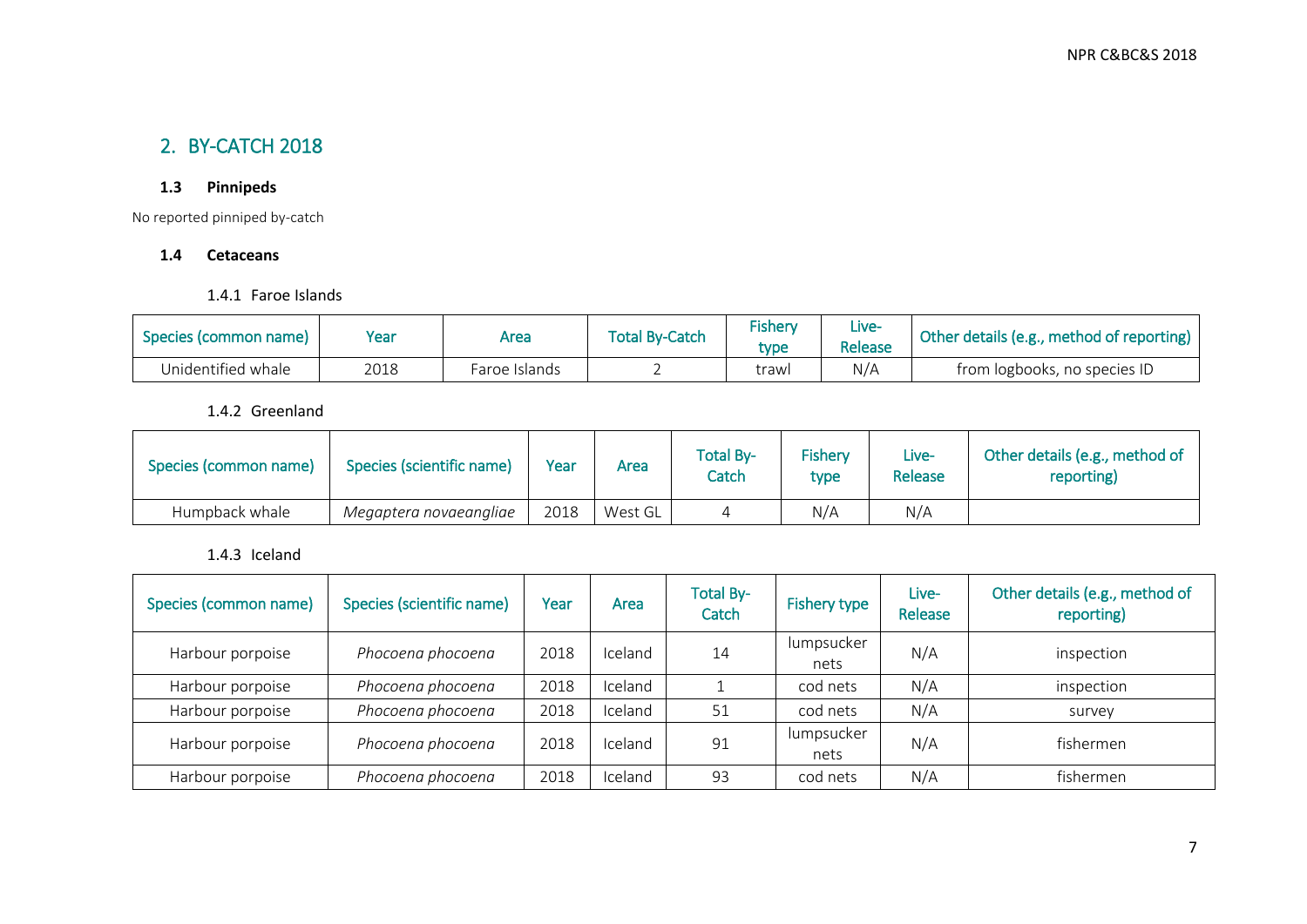| Humpback whale               | Megaptera novaeangliae        | 2018 | Iceland | cod nets                  | N/A | fishermen |
|------------------------------|-------------------------------|------|---------|---------------------------|-----|-----------|
| Northern bottlenose<br>whale | Hyperoodon ampullatus         | 2018 | Iceland | Greenland<br>halibut nets | N/A | fishermen |
| Risso's dolphin              | Grampus griseus               | 2018 | Iceland | Greenland<br>halibut nets | N/A | fishermen |
| White-beaked dolphin         | Lagenorhynchus<br>albirostris | 2018 | Iceland | lumpsucker<br>nets        | N/A | fishermen |
| White-beaked dolphin         | Lagenorhynchus<br>albirostris | 2018 | Iceland | cod nets                  | N/A | survey    |

### 1.4.4 Norway

| Species (common name)              | Species (scientific name)                  | Year | Area                   | <b>Total By-</b><br>Catch | <b>Fishery</b><br>type | Live-<br>Release | Other details (e.g., method of<br>reporting) |
|------------------------------------|--------------------------------------------|------|------------------------|---------------------------|------------------------|------------------|----------------------------------------------|
| Harbour porpoise                   | Phocoena phocoena                          | 2018 | Nørvevika,<br>Ålesund  | $\mathbf{1}$              | Gill net               | ?                |                                              |
| Humpback whale                     | Megaptera novaeangliae                     | 2018 | Fjords off<br>Skjervøy | $\mathbf{1}$              | Purse<br>seine         | Yes              |                                              |
| Humpback whale                     | Megaptera novaeangliae                     | 2018 | Fjords off<br>Skjervøy | $\mathbf{1}$              | Gill net               | Yes              | Self release                                 |
| Humpback whale                     | Megaptera novaeangliae                     | 2018 | Fjords off<br>Skjervøy | 1                         | Gill net               | Yes              | Disentangled                                 |
| Killer whale                       | Orcinus orca                               | 2018 | Fjords off<br>Skjervøy | $\mathbf 1$               | Purse<br>seine         | Yes              |                                              |
| Killer whale                       | Orcinus orca                               | 2018 | Fjords off<br>Skjervøy | 1                         | Purse<br>seine         | Yes              |                                              |
| Killer whale                       | Orcinus orca                               | 2018 | Fjords off<br>Skjervøy |                           | Purse<br>seine         | Yes              |                                              |
| Killer whale and<br>Humpback whale | Orcinus orca and<br>Megaptera novaeangliae | 2018 | Fjords off<br>Skjervøy | $\overline{2}$            | Purse<br>seine         | Yes              |                                              |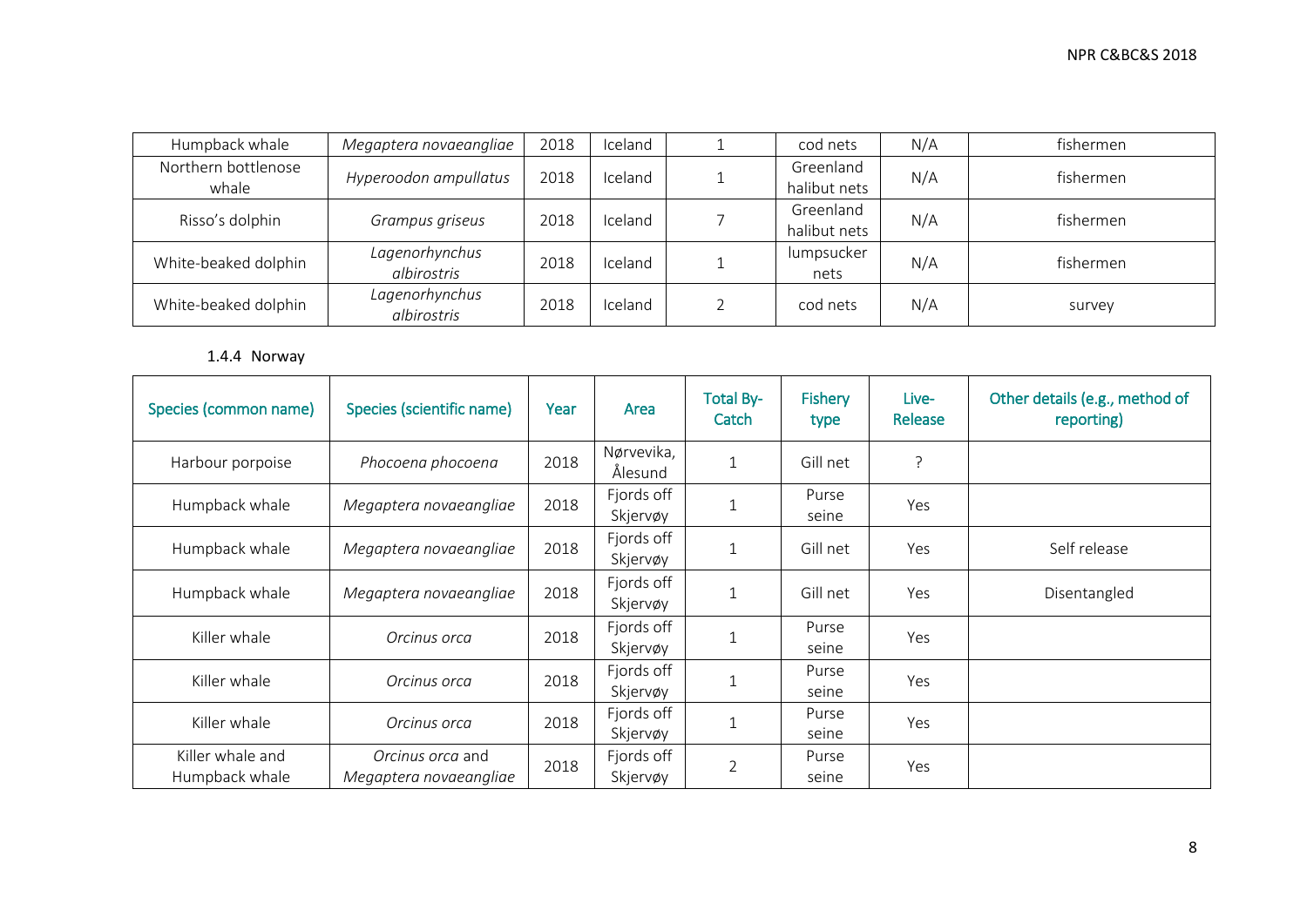| Minke whale | noptera<br>Baleaer | 201C<br>ZUIU | Offshore | Purse | Yes | . |
|-------------|--------------------|--------------|----------|-------|-----|---|
|             | acutorostrata      |              |          | seine |     |   |

## 3. STRANDINGS 2018

#### **1.5 Cetaceans**

1.5.1 Faroe Islands

| Species (common name)     | Species (scientific name) | Year | Area          | <b>Total</b><br><b>Strandings</b> | Live | Other details |
|---------------------------|---------------------------|------|---------------|-----------------------------------|------|---------------|
| Northern bottlenose whale | Hyperoodon ampullatus     | 2018 | Faroe Islands |                                   | N/A  |               |

#### 1.5.2 Greenland

| Species (common name) | Species (scientific name) | Year | Area | Total<br><b>Strandings</b> | Live | Other details |
|-----------------------|---------------------------|------|------|----------------------------|------|---------------|
| Humpback whale        | Megaptera novaeangliae    | 2018 | WGL  |                            | N/A  |               |
| Sperm whales          | Physeter marcocephalus    | 2018 | WGL  |                            | N/A  |               |

#### 1.5.3 Iceland

| Species (common name) | Species (scientific name)  | Year | Area    | <b>Total</b><br><b>Strandings</b> | Live | Other details |
|-----------------------|----------------------------|------|---------|-----------------------------------|------|---------------|
| Common minke whale    | Balaenoptera acutorostrata | 2018 | Iceland |                                   | N/A  |               |
| Cuvier's beaked whale | Ziphius cavirostris        | 2018 | Iceland |                                   | N/A  |               |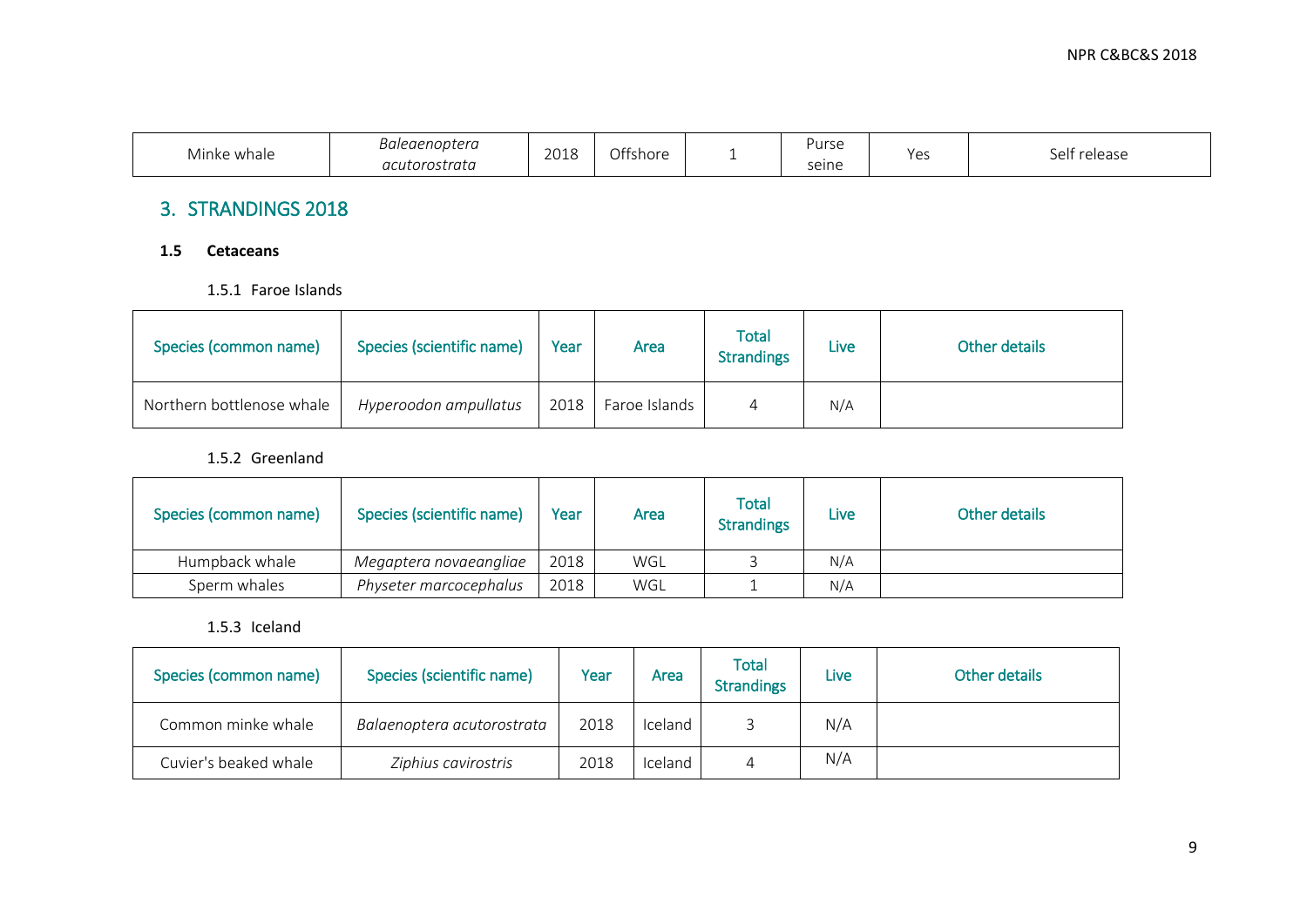| Fin whale                          | Balaenoptera physalus      | 2018 | Iceland |                | N/A            |                        |
|------------------------------------|----------------------------|------|---------|----------------|----------------|------------------------|
| Harbour porpoise                   | Phocoena phocoena          | 2018 | Iceland |                | N/A            |                        |
| Humpback whale                     | Megaptera novaeangliae     | 2018 | Iceland | 3              | N/A            |                        |
| Killer whale                       | Orcinus orca               | 2018 | Iceland | $\mathbf 1$    | N/A            |                        |
| Long finned pilot whale            | Globicephala melas         | 2018 | Iceland | 7              | N/A            |                        |
| Northern bottlenose whale          | Hyperoodon ampullatus      | 2018 | Iceland | 23             | $\overline{2}$ | separate rescue events |
| Sowerby's beaked whale             | Mesoplodon bidens          | 2018 | Iceland | $\overline{2}$ | N/A            |                        |
| Sperm whale                        | Physeter macrocephalus     | 2018 | Iceland | $\overline{2}$ | N/A            |                        |
| Striped dolphin                    | Stenella coeruleoalba      | 2018 | Iceland | $\mathbf 1$    | N/A            |                        |
| White-beaked dolphin               | Lagenorhynchus albirostris | 2018 | Iceland | $\overline{2}$ | N/A            |                        |
| Unidentified large whale           |                            | 2018 | Iceland | $\mathbf{1}$   | N/A            |                        |
| Unidentified medium-sized<br>whale |                            | 2018 | Iceland | $\mathbf 1$    | N/A            |                        |

1.5.4 Norway

| Species (common name) | Species (scientific name) | Year | Area               | <b>Total</b><br><b>Strandings</b> | Live | Other details |
|-----------------------|---------------------------|------|--------------------|-----------------------------------|------|---------------|
| Beaked whale          |                           | 2018 | Goksøyra,<br>Runde |                                   | No   |               |
| Beaked whale          |                           | 2018 | Sula, Frøya        |                                   | No   |               |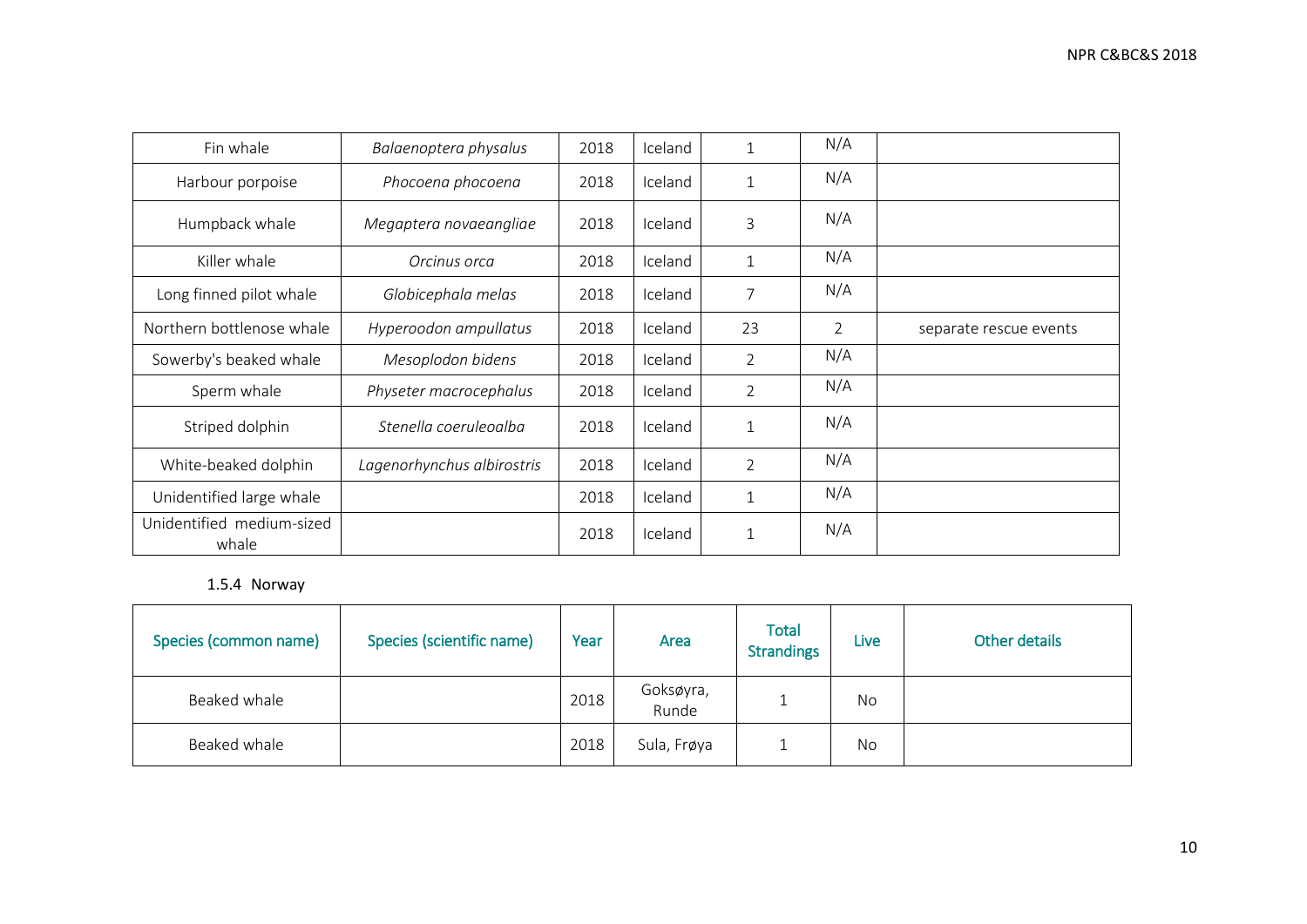| Beluga whale                   | Delphinapterus leucas      | 2018 | Grøtfjorden,<br>Tromsø                 | $\mathbf{1}$ | <b>No</b> |                   |
|--------------------------------|----------------------------|------|----------------------------------------|--------------|-----------|-------------------|
| Harbour porpoise               | Phocoena phocoena          | 2018 | Emmausbukta,<br>Storhaug,<br>Stavanger | $\mathbf{1}$ | <b>No</b> |                   |
| Harbour porpoise               | Phocoena phocoena          | 2018 | Stølefjorden,<br>Kragerø               | 1            | No        |                   |
| Harbour porpoise               | Phocoena phocoena          | 2018 | Kålvåg,<br>Bremanger                   | 1            | <b>No</b> |                   |
| Long-finned pilot whale        | Globicephala melas         | 2018 | Skjebergskilen,<br>Sarpsborg           | $\mathbf{1}$ | <b>No</b> |                   |
| Long-finned pilot whale        | Globicephala melas         | 2018 | Ersvika, Bodø                          | $\mathbf 1$  | No        |                   |
| Long-finned pilot whale?       | Globicephala melas         | 2018 | Karmøy                                 | $\mathbf{1}$ | No        |                   |
| Mesoplodont whale              |                            | 2018 | Veiholmen,<br>Smøla                    | $\mathbf 1$  | No        |                   |
| Minke whale                    | Balaenoptera acutorostrata | 2018 | Uvår, Søgne                            | $\mathbf{1}$ | Yes       | Killed with rifle |
| Short-beaked common<br>dolphin | Delphinus delphis          | 2018 | Ursvik,<br>Nesodden                    | $\mathbf 1$  | No        |                   |
| Short-beaked common<br>dolphin | Delphinus delphis          | 2018 | Ursvik,<br>Nesodden                    | 1            | <b>No</b> |                   |
| Sperm whale                    | Physeter macrocephalus     | 2018 | Vottestad,<br>Nyksund                  | $\mathbf 1$  | <b>No</b> |                   |
| Sperm whale                    | Physeter macrocephalus     | 2018 | Røst                                   | $\mathbf{1}$ | No        |                   |